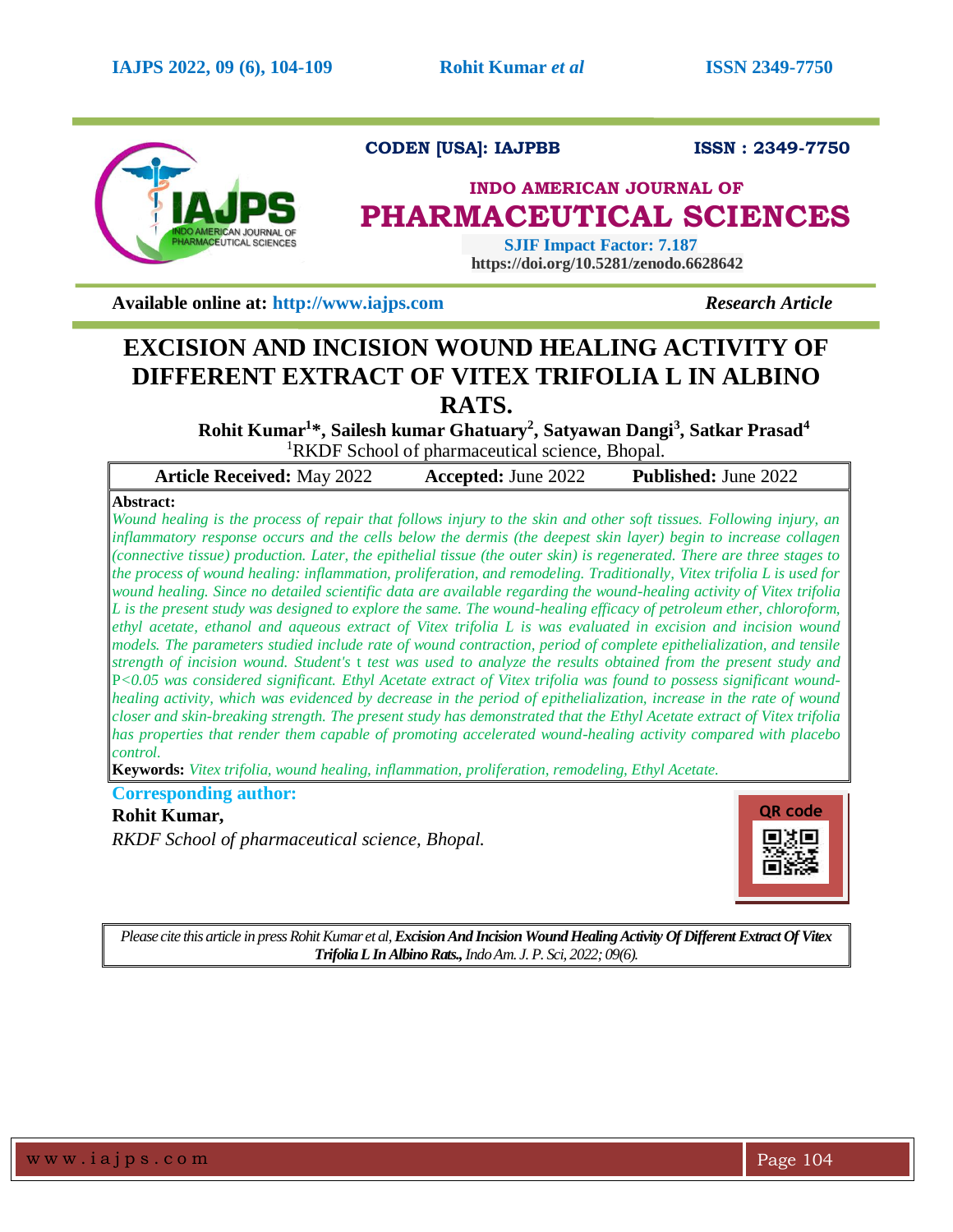## **INTRODUCTION:**

A skin wound results from the breakdown of the epidermal layer integrity. Any tissue injury with anatomical integrity interruption with functional loss can be described as a wound. Wound healing mainly means healing of the skin. The wound healing begins immediately after an injury to the epidermal layer and might take years. This dynamic process includes the highly organized cellular, humoral, and molecular mechanisms. Wound healing has 3 overlapping phases which are inflammation, proliferation, and remodeling. Any disruption leads to abnormal wound healing (1). Wound healing is occasionally classified as primary healing and secondary healing. Uncomplicated healing of a non infected, wellapproximated wound is defined as primary healing. Surgical wounds are the best example for primary healing. If the wound healing course in this wound is disrupted by infection, dehiscence, hypoxia or immune dysfunction, secondary healing stage begins. During secondary healing, granulation tissue formation and epithelization over this new tissue take place. These types of wounds are more susceptible to infections and poor healing (2). *Vitex trifolia L* Vitex trifolia L. is a shrub or shrubby tree that may grow up to 6 meters in height & belonging to [Lamiaceae](https://en.wikipedia.org/wiki/Lamiaceae) family. In literature it has been reported as an antibacterial activity (3), Anthelmintic activity (4)  $\&$ antioxidant activity (5).

## **MATERIAL & METHODS:**

#### **Plant Material:**

Leaves of Vitex trifolia L. was collected from rural area of Bhopal (M.P), India in the months of March, 2021. The collected material is compared with published description of the drug, and identification is verified by an acknowledged expert. The plant material was identified and authenticated in the Department of Botany, Barkatullah University Bhopal (M.P). The leaves were washed thoroughly under running tap water and then were rinsed in distilled water; they were allowed to dry for some time. Then these plants materials were shade dried without any contamination for about 3 to 4 weeks. Dried plant materials were grinded using electronic grinder. Powdered plant materials were observed for their colour, odour, taste and texture. Dried plant material was packed in air tight container.

## **Extraction of Plant Material:**

The plant resources were primarily washed with distilled water and with the help of paper towel was dried in laboratory at room temperature for 24 h and pulverized into powder (coarse) by a mechanical grinder. Accurately weighed 1 Kg of the plant resources was firstly defatted with petroleum ether

and was extracted with chloroform, ethyl acetate, ethanol and aqueous solvents in a soxhlet extractor. The standard extracts obtained from *Vitex trifolia* were packed in an air tight container and then kept in a refrigerator.

# **Wound Healing Activity: Ointment preparation:**

The dry plant extracts were used to prepare the ointment. Simple Ointment (British Pharmacopoeia) base was prepared as follows: white soft paraffin, cetostearyl alcohol, hard paraffin and lanolin were weighed in a crucible in 17:1:1:1 ratio. The crucible was placed in a water bath at 85°C to melt the contents, after which these were stirred constantly until the mixture solidified. The 10% and the 20% *Vitex trifolia* ointments were prepared by triturating 10 grams and 20 grams of various extracts respectively into 90 grams and 80 grams of the earlier formulated simple ointment. The trituration was done on a glass slab using a stainless steel spatula until a uniformly mixed ointment was achieved. The respective ointments were dispensed into separate labeled containers and stored at room temperature awaiting use. The above mentioned simple ointment (without plant extracts) was used on control groups.

## **Wound Healing Activity: Selection of model:**

Excision and incision wound model, using albino rats was selected for assessing the wound healing activity. This model was employed to study the rate of wound contraction, time of epithelization & tensile strength. These parameters were selected because of easy availability of albino rats and simplicity in handling them.

# **Selection and procurement of animals:**

For the present study Albino rats (Wistar strain) of either sex with 150-250 g weight were used. The inbred animals were made used to the experimental situation in the animal house of the organization. The animal house was finely kept in average hygienic circumstances, at  $22 \pm 2$ <sup>o</sup>C temperature, 60  $% \pm 10\%$  room humidity through 12 h day and night cycle, with food and water *ad libitum*. They were offered by purified water and marketable food pellets **(6)(Odimegwu** *et al***., 2008).** Animal preservation was as per the CPCSEA (Committee for the purpose of Control and Supervision of Experimentation of Animals) guidelines and every experiment on animals was performed as per the internationally established principles for laboratory animal usage and as per the experimental procedure.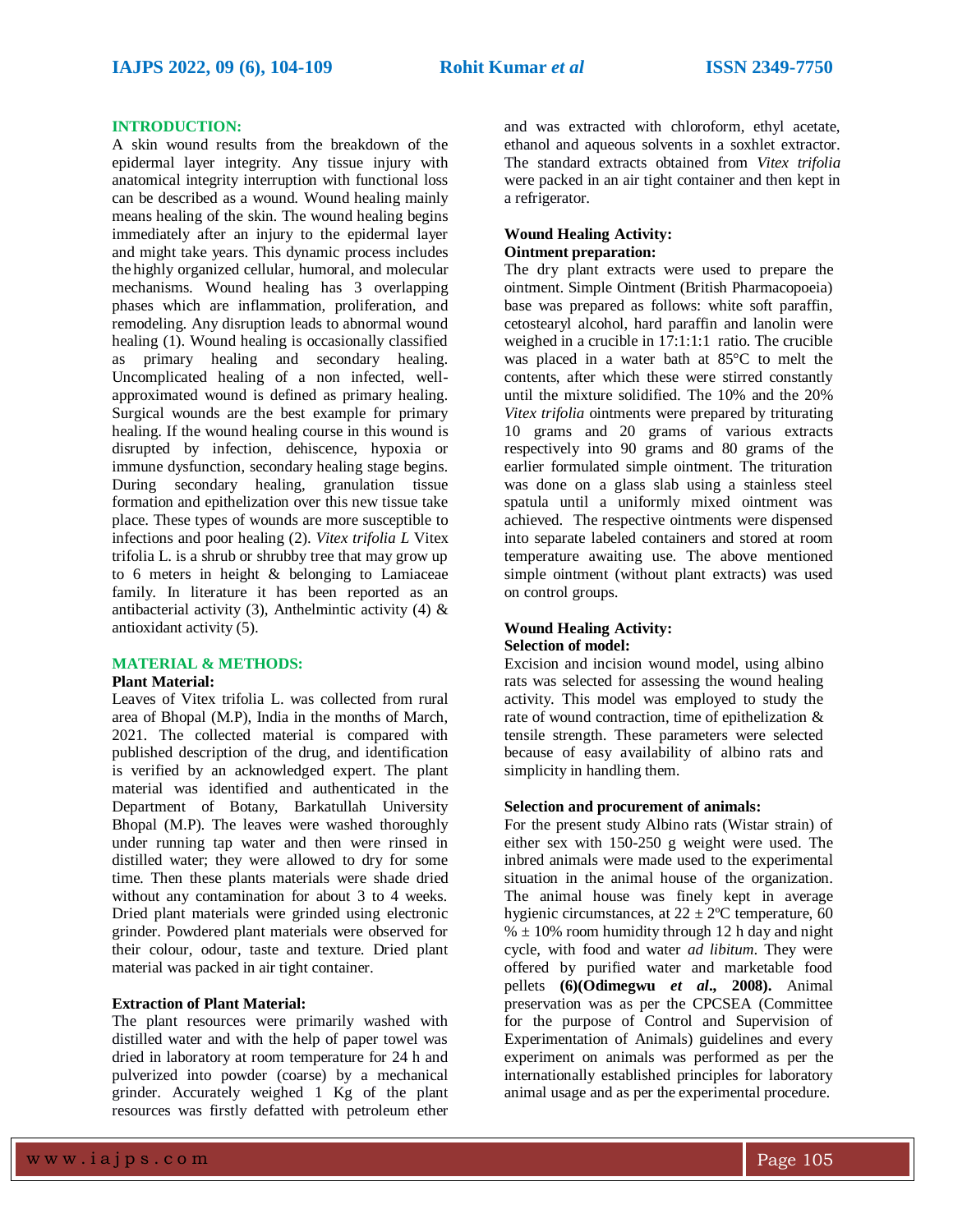#### **Excision wound model:**

The animals were at random separated into 7 groups, each containing of 6 animals. Group I was considered as untreated control and simple ointment was applied over it. Group II was considered as the standard group, framycetin sulfate cream (Soframycin, Aventis) 0.2%w/w was applied over it. Group III was applied with the pet ether extract (10% w/w) and Group IV was applied with the chloroform extract (10% w/w), Group V was applied with the ethyl acetate extract (10% w/w), Group VI was applied with the Ethanolic extract (10% w/w) and Group VII was applied with the Aqueous extract (10% w/w) of *Vitex trifolia* till absolute epithelization. The animals were previously anesthetized for creating the wounds, by means of 1mL of intravenous ketamine hydrochloride (10mg/kg). As explained by Morton and Malone the rats were inflicted with excision wounds **(7).** A mark was created on the dorsal thoracic area 5 cm away from ear and 1 cm away from vertebral column on the anaesthetized animal. An electric clipper was used to shave the dorsal far of the animals and the area to be wounded was marked on the posterior of the animals. A complete thickness of the excision wound of spherical area of 500mm and 2mm deepness was made by means of scalpel, toothed forceps and pointed scissors. Haemostasis was accomplished by blotting the wound by cotton swab flooded in normal saline. The complete wound was kept open **(8).** Every surgical event was performed in aseptic conditions. The medicaments were topically used one time daily, starting from the first day. The wound area was measured on 4th, 6th, 8th, 11th, 14th day and 16th day subsequent to wounding **(9).** This was accomplished by tracing the wound area on a graph paper. Decrease in the wound area was shown as percentage of the initial wound size.

## **Measurement of epithelization time:**

The epithelization period was considered as the number of days needed for declining off of the dead tissue remaining with no any outstanding raw wound (10).

# **Incision wound model:**

The rats were at random separated into 7 groups, every group having 6 animals. Group I act as control (untreated) and was treated with simple ointment. Group II was considered as standard group was applied with framycetin sulfate cream (Soframycin, Aventis). Group III was applied with Pet ether extract (10% w/v) and chloroform extract (10% w/v) was applied to Group IV, Group V was applied with ethyl acetate extract  $(10\% \text{ w/v})$ , Group VI was

applied with Ethanolic extract (10% w/v) and Group VII was applied with aqueous extract (10% w/v) of *Vitex trifolia.* The animal's dorsal fur was detached by a depilator cream before the wounding. A longitudinal paravertebral incision 2 mm deep and 6 cm long was created by a sterile scalpel throughout the cutaneous muscle and skin on the dorsal surface. The wounds were blocked with surgical sutures at a gap of 1 cm. Topically the extracts were applied one time daily, starting from the first day for 10 days. The sutures were taken out on the  $8<sup>th</sup>$  day and the tensile strength was measured of the healed wound on the 10<sup>th</sup> day, with the 'Continuous Water Pouring Technique' (11)*.*

# **Measurement of tensile strength:**

The animals were anesthetized and moved to the operating table. Two forceps were tightly utilized 3 mm far from the limit of wound confronting each other on inverse side of the cut injury. One of the forceps was settled on stands, while the other was associated with an openly suspended lightweight plastic of volume 1000 ml through a string keep running over to a pulley. Water was permitted to stream persistently from the repository gradually and relentlessly into the holder. The minute the injury simply opened up, the water stream was captured and the volume of water gathered in the holder (roughly equivalent to its weight) was noted as tensile strength (12).

# **RESULT & DISCUSSION:**

#### **Excision wounds:**

Conventional medications are forever a superior option for the wound healing principle since nontoxicity, their extensive availability, their effectiveness as crude preparations and zero side effects. About one quarter of all conventional drugs in exercise are for the management of wounds and skin diseases, in comparison of merely 2-4% of contemporary medicines. Data about therapeutic plants disturbing different stages of the wound healing procedure, for instance coagulation, fibroplasia, inflammation, epithelization, collagenation and wound contraction are plentiful in the technical literature. The outcome of the excision wound healing technique discovered that every group of animals treated with the plant extracts showed improved wound contraction constantly from 2nd day to 16th day or till the day they were completely healed. The mean proportion of wound closing area was considered on the 4, 6, 8, 11, 14, and 16th post wounding days. Every reading is established to be statistically important and similar with the control. However on the 16<sup>th</sup> post wounding day, animals of control group showed 80.56% of healing (which may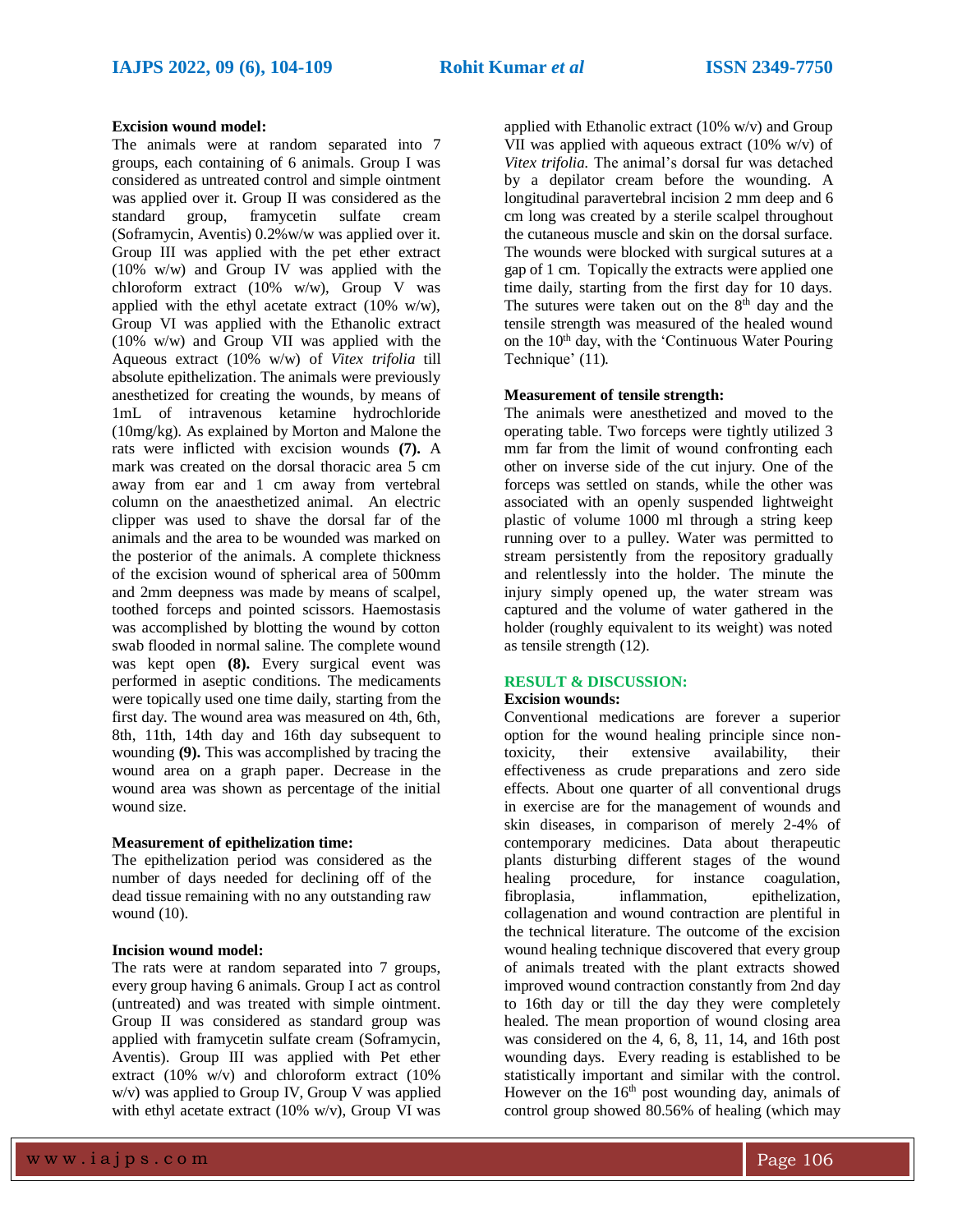be due to self immunity of the animals). Whereas ointment of Petroleum ether extract showed 83.78% of healing. On the other hand ointment of

chloroform, ethyl acetate, ethanol & aqueous extract showed 86.10%, 100%, 93.27% & 81.53% respectively.

| <b>Table 01:</b> Effect of different extracts of Vitex trifolia on percent (%) wound closing (excision wound model). |  |  |  |  |  |  |  |  |
|----------------------------------------------------------------------------------------------------------------------|--|--|--|--|--|--|--|--|
|----------------------------------------------------------------------------------------------------------------------|--|--|--|--|--|--|--|--|

|              | <b>Treatment</b>       | Percentage (%) wound closure |                                                    |                     |                                                                                                                        |                                     |                                      | Time of<br>epithelializati     |
|--------------|------------------------|------------------------------|----------------------------------------------------|---------------------|------------------------------------------------------------------------------------------------------------------------|-------------------------------------|--------------------------------------|--------------------------------|
| Group        | (Extract/<br>Standard) | $4th$ day                    | $6th$ day                                          | 8 <sup>th</sup> day | $11th$ day                                                                                                             | $14th$ day                          | $16th$ day                           | on<br>(Number<br>- of<br>days) |
| $\mathbf{I}$ | Control                |                              | $23.96 \pm 1.12$ 37.84 $\pm 1.85$                  | $52.04 \pm 1.71$    | $71.88 \pm 2.32$                                                                                                       | $78.24 \pm 1.18 \pm 80.56 \pm 1.03$ |                                      | $24.16 \pm 0.71$               |
| $\mathbf{I}$ | Framycetin             |                              |                                                    |                     | $49.03 \pm 2.07$ <sup>*</sup> 74.78 ± 3.45 <sup>**</sup> 85.02 ± 1.26 <sup>**</sup> 96.46 ± 1.32 <sup>**</sup>         | $100 \pm 00**$                      |                                      | $13.7 \pm 1.52$ **             |
| Ш            | Pet Ether              |                              | $21.97 \pm 1.78$ 38.98 $\pm 1.98$ 45.30 $\pm 3.18$ |                     | $70.11 \pm 1.57$                                                                                                       |                                     | $80.04 \pm 1.12$ $83.78 \pm 2.09$    | $20.8 \pm 1.23$                |
| IV           | Chloroform             | $24.22 \pm 1.01$             | $43.97 \pm 1.82$                                   | $62.31 \pm 1.38$    | $75.42 \pm 2.42$                                                                                                       | $80.95 \pm 1.56$                    | $86.10 \pm 1.45$                     | $19.7 \pm 1.02^*$              |
| V            | Ethyl<br>acetate       |                              |                                                    |                     | $27.98 \pm 1.59 \pm 48.50 \pm 1.68$ 78.84 $\pm 2.01$ 86.54 $\pm 1.09$ /* 96.65 $\pm 2.14$ /*                           |                                     | $100 \pm 00$ **                      | $16.43 \pm 0.89$ **            |
| VI           | Ethanol                |                              |                                                    |                     | $28.96 \pm 1.65$ $ 48.22 \pm 1.92^{*}$ 65.18 $\pm 2.38^{*}$ 76.95 $\pm 1.11^{*}$ 90.22 $\pm 1.88^{*}$ 93.27 $\pm 1.52$ |                                     |                                      | $18.6 \pm 0.17^*$              |
| VII          | Aqueous                | $28.68 \pm 2.31$             |                                                    |                     | $46.88\pm1.83$ 58.26 $\pm1.65$ 69.37 $\pm1.01$ <sup>**</sup>                                                           |                                     | $78.70 \pm 3.25 \, 81.53 \pm 2.87^*$ | $22.18 \pm 1.48$               |

Values are shown as mean  $\pm$  S.E. ( $n = 6$ ). All columns are significant using ANOVA.

\*P < 0.005, \*\*P < 0.001 when compared to control; Dunnet's *t*-test.



**Figure 01**: Graphical representation of excision wound healing by different extracts.

# **Incision Wound model:**

The preparations containing 10% ointment of the crude extract exhibited major increase ( $p$ < 0.01) in wound tensile strength as compared with the control

group. The extracts were topically used one time daily, beginning from the first day for up to 10 days. On the  $8<sup>th</sup>$  day the sutures were cut and on the  $10<sup>th</sup>$ day the tensile strength was measured of the healed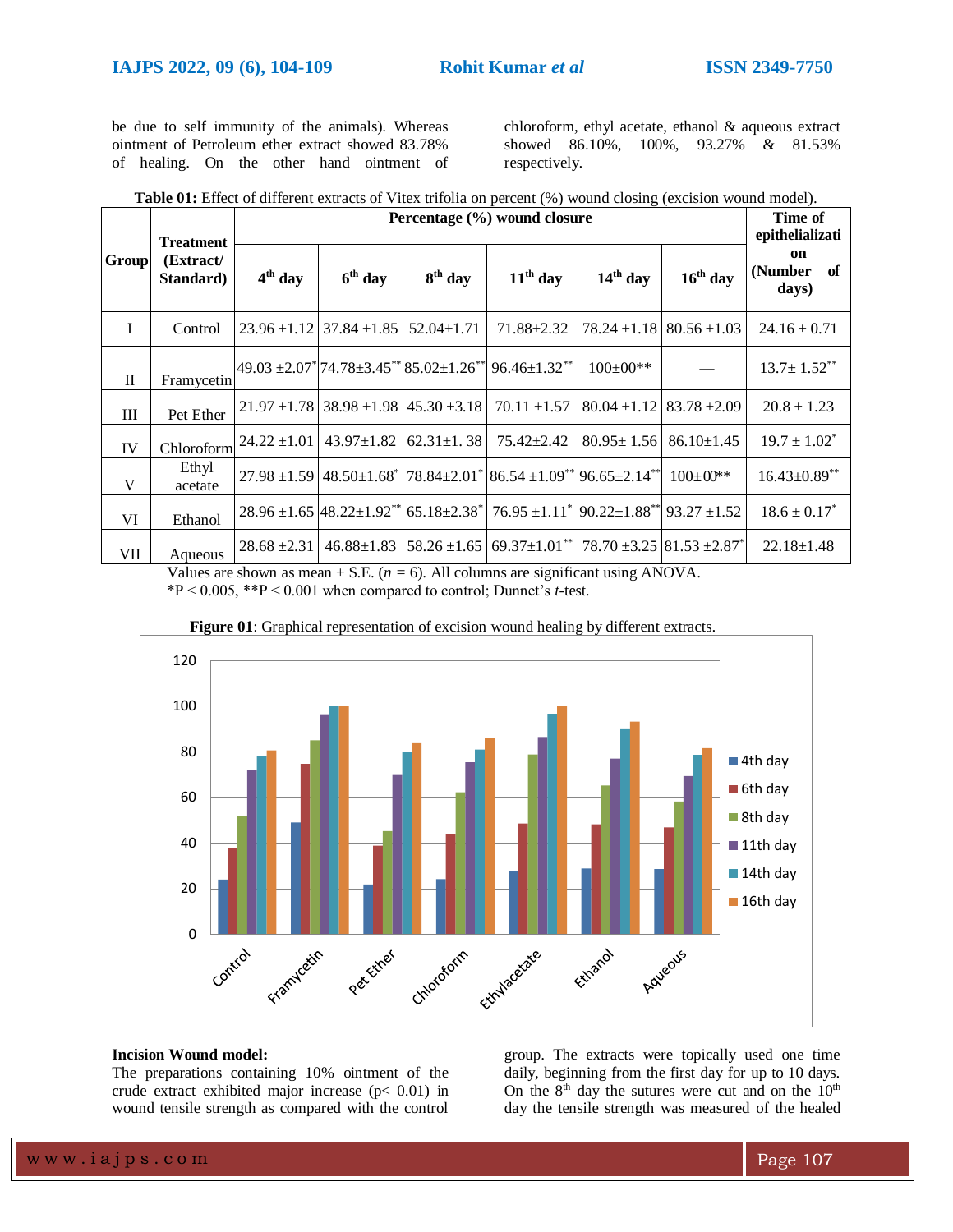wound, with the 'Continuous Water Pouring Technique' **(11)***.*The outcome of the incision wound healing model showed that the breaking strength was established to be greater in ethyl acetate extract treated group of *Vitex trifolia* 479.85  $\pm$  12.92<sup>\*\*</sup> g and it was similarly potent to standard drug Framycetin group 494.42 *±* 15.82 g (Table 02). In incision wound model every test sample revealed to have major wound healing activity. The best activity was noted for ethyl acetate extract with 479.85 *±* 12.92 g reading followed by ethanolic extract with 377.97 *±*  17.92 followed by Chloroform extract 347.57 *±* 14.03 g and the least activity was shown by aqueous extract treated group with a reading of  $332.41 \pm 13.21$  g.

**Table 2:** Effect of different extracts of *Vitex trifolia* on tensile strength (incision wound model).

| Group | <b>Treatment (Extract)</b> | Tensile strength (g)    |  |  |
|-------|----------------------------|-------------------------|--|--|
| I     | Control                    | $328.21 \pm 16.20$      |  |  |
| П     | Framycetin                 | $494.42 \pm 15.82$      |  |  |
| Ш     | Pet ether                  | $335.93 \pm 15.46$      |  |  |
| IV    | Chloroform                 | $347.57 \pm 14.03$      |  |  |
| V     | Ethyl Acetate              | $479.85 \pm 12.92^{**}$ |  |  |
| VI    | Ethanol                    | $377.97 \pm 17.92^*$    |  |  |
| VII   | Aqueous                    | $332.41 \pm 13.21$      |  |  |

Values are shown as mean  $\pm$  S.E. ( $n = 6$ ). All columns are significant using ANOVA. *\**P < 0.005, \*\*P < 0*.*001 when compared to control; Dunnet's *t*-test.



**Figure 02:** Graphical representation of incision wound healing by test extracts.

## **CONCLUSION:**

The ethyl acetate fraction showed best activity both in incision and excision model, the epithelization period was 16.43±0.89\*\* in excision wound model which was recorded highest among all the fractions and was comparable with the standard drug. In the incision wound model it showed activity almost near to the standard drug with a reading of 479.85*±*  12.92\*\* .